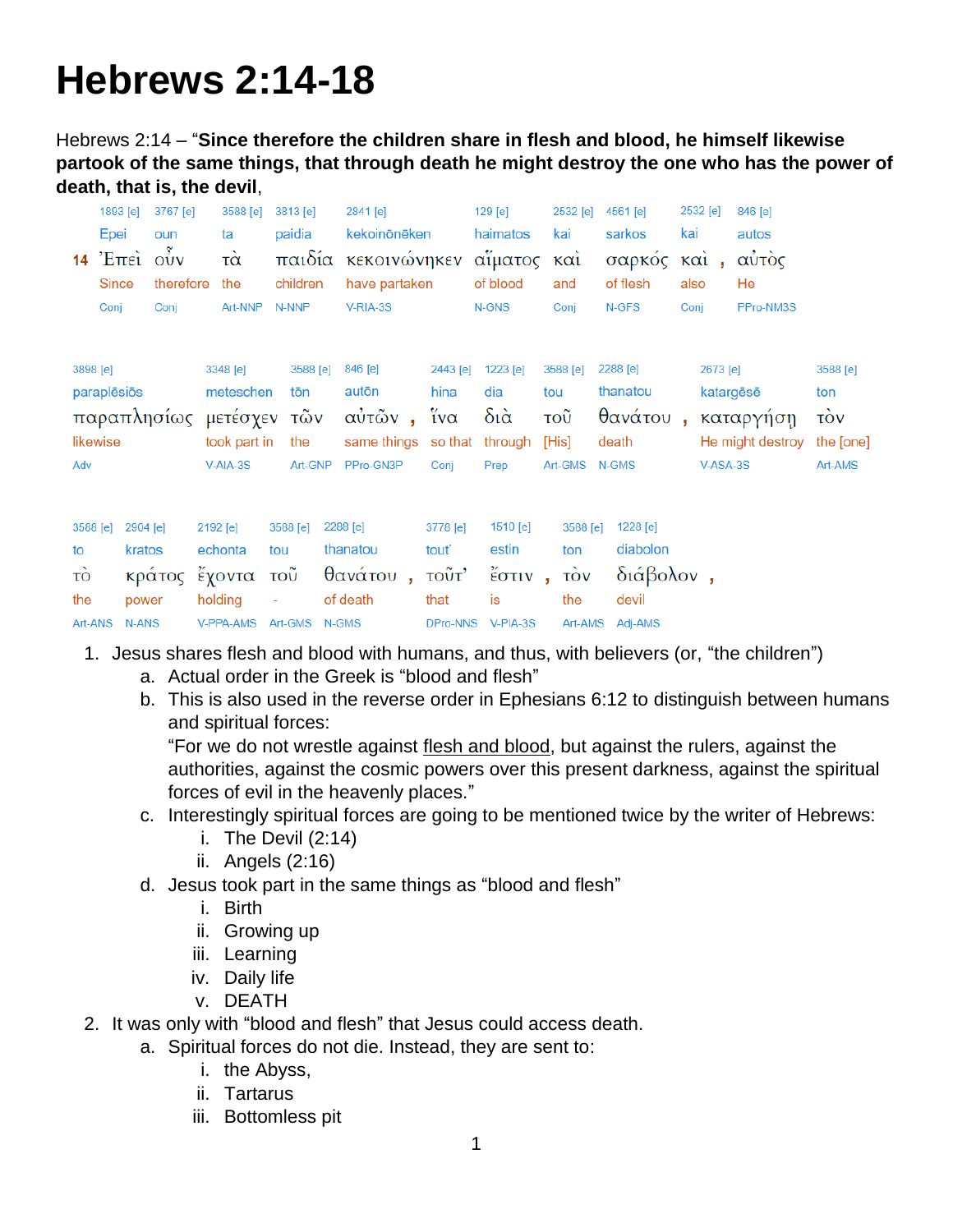iv. Lake of Fire

- b. Only "blood and flesh" have to face death and be taken captive by death.
- 3. The spiritual forces hold the fate of death ("power") over "blood and flesh" in an attempt to manipulate and control them.
- 4. The devil does not cause death or control death. The Lord does. But, the devil can use this ultimate fate as a source of fear in humanity.
	- a. Job 2:6 "And the Lord said to Satan, "Behold, he is in your hand; only spare his life."
	- b. Luke 12:5 "But I will warn you whom to fear: fear him who, after he has killed, has authority to cast into hell. Yes, I tell you, fear him!
- 5. Jesus, by dying and being resurrected, destroyed any fear that comes with the ultimate fate of death for "the children" or believers.
	- a. 1 Corinthians 15:26 "The last enemy to be destroyed is death."
	- b. 1 Corinthians 15:54-57 "When the perishable puts on the imperishable, and the mortal puts on immortality, then shall come to pass the saying that is written:

"Death is swallowed up in victory."

"O death, where is your victory?

O death, where is your sting?"

The sting of death is sin, and the power of sin is the law.

But thanks be to God, who gives us the victory through our Lord Jesus Christ."

- c. Revelation 1:18 "I died, and behold I am alive forevermore, and I have the keys of Death and Hades."
- d. Luke 11:21 "When a strong man, fully armed, guards his own palace, his goods are safe; but when one stronger than he attacks him and overcomes him, he takes away his armor in which he trusted and divides his spoil. Whoever is not with me is against me, and whoever does not gather with me scatters."
- e. 1 John 3:8 "Whoever makes a practice of sinning is of the devil, for the devil has been sinning from the beginning. The reason the Son of God appeared was to destroy the works of the devil."

## 2:15 – "**and deliver all those who through fear of death were subject to lifelong slavery**."

|                                                          | 2532 [e]<br>kai<br>$15 \times \alpha i$<br>and<br>Conj |                     | 525 [e]<br>apallaxe<br>άπαλλάξη τούτους όσοι<br>might set free<br>V-ASA-3S | 3778 [e]<br>toutous<br>those<br>DPro-AMP | $3745$ [e]<br>hosoi<br>who<br>RelPro-NMP | 5401 [e]<br>phobō<br>fear<br>N-DMS | 2288 [e]<br>thanatou<br>φόβω θανάτου διὰ<br>of death<br>N-GMS | 1223 [e]<br>dia<br>through all<br>Prep | 3956 [e]<br>pantos<br>παντὸς τοῦ<br>Adj-GNS | 3588 [e]<br>tou<br>[their time] to live<br>Art-GNS | 2198 [e]<br>zēn<br>ζῆν<br>$\mathbf{u}$<br><b>V-PNA</b> | 1777 [e]<br>enochoi<br>$\check{\epsilon}$ voyot<br>subject<br>Adj-NMP |
|----------------------------------------------------------|--------------------------------------------------------|---------------------|----------------------------------------------------------------------------|------------------------------------------|------------------------------------------|------------------------------------|---------------------------------------------------------------|----------------------------------------|---------------------------------------------|----------------------------------------------------|--------------------------------------------------------|-----------------------------------------------------------------------|
| 1510 [e]<br>ēsan<br>ήσαν δουλείας.<br>were<br>$V-IIA-3P$ |                                                        | 1397 $[e]$<br>N-GFS | douleias<br>to slavery                                                     |                                          |                                          |                                    |                                                               |                                        |                                             |                                                    |                                                        |                                                                       |

2:16 – "**For surely it is not angels that he helps, but he helps the offspring of Abraham**."